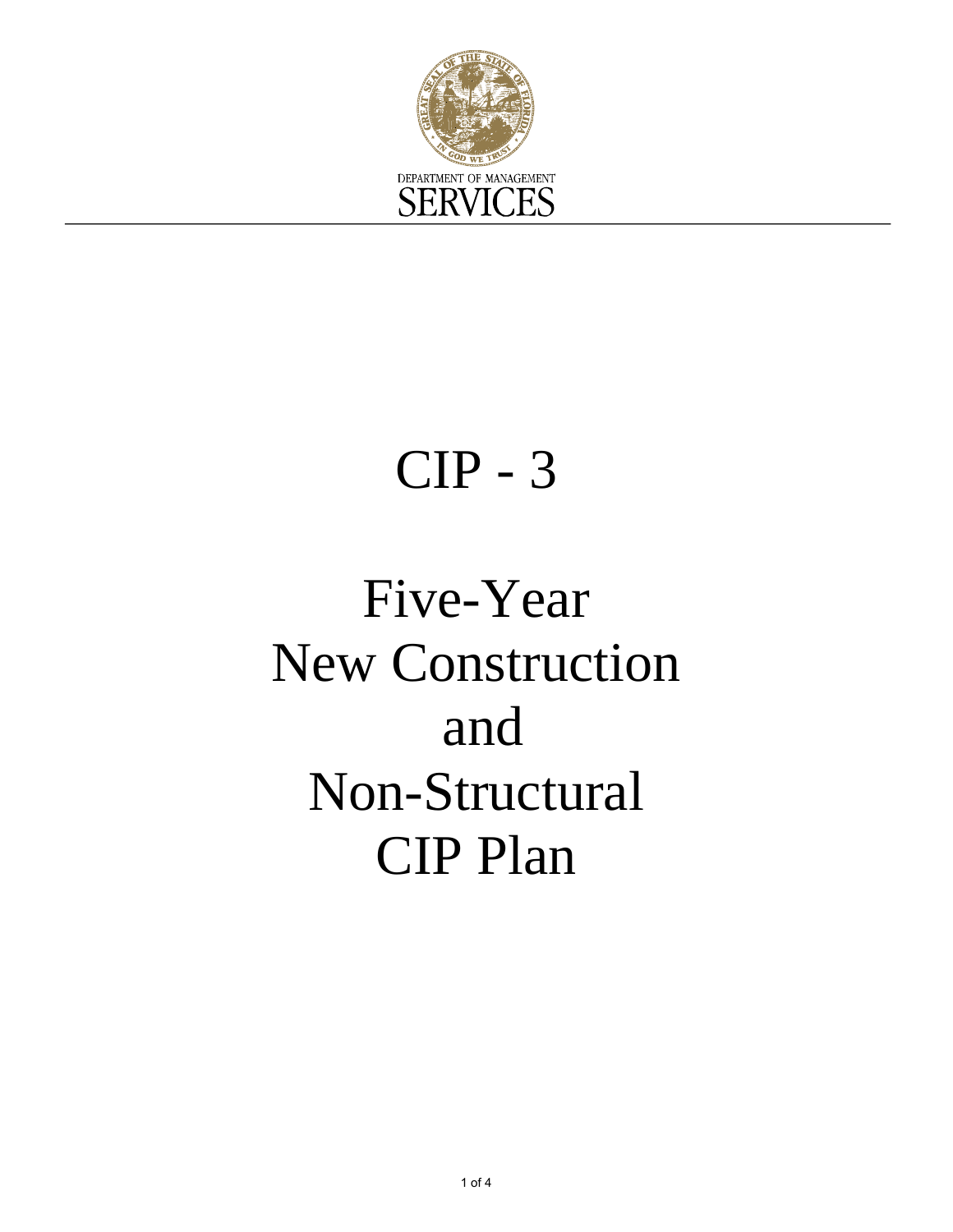

# Budget Entity Level  $CIP-3$ Project Explanation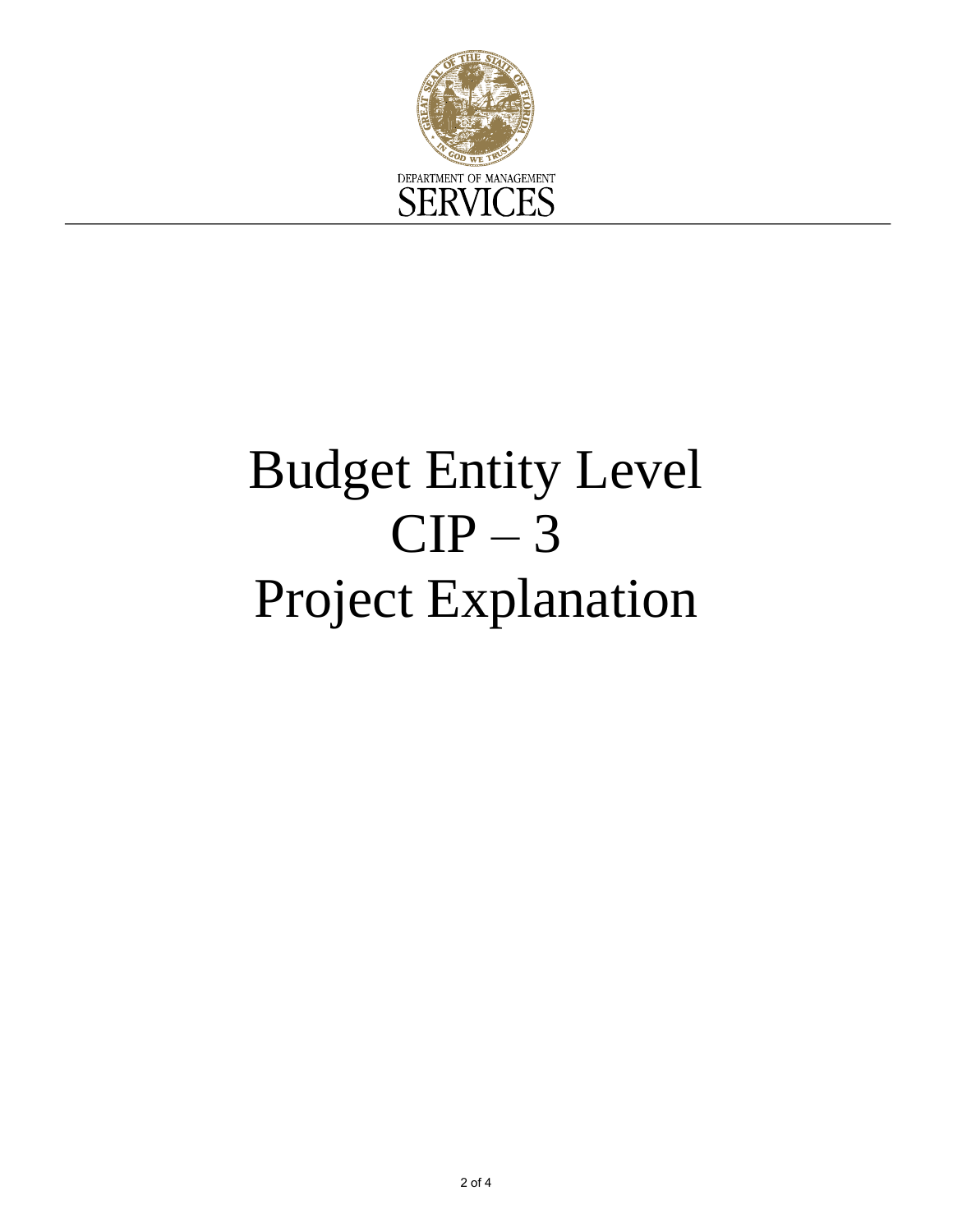### **CIP-3: Short -Term Project Explanation**

| Agency:                                                | <b>Department of Management Services</b>                               |                                      |                                         | <b>Agency Priority:</b>            |                                                       | 1                      |                                    |  |  |
|--------------------------------------------------------|------------------------------------------------------------------------|--------------------------------------|-----------------------------------------|------------------------------------|-------------------------------------------------------|------------------------|------------------------------------|--|--|
| <b>Budget Entity and</b><br><b>Budget Entity Code:</b> | Division of Real Estate Development & Mgt.<br>72400100                 |                                      |                                         | <b>Project Category:</b>           |                                                       | OF<br>(Debt Service)   |                                    |  |  |
| <b>Appropriation</b><br><b>Category Code:</b>          | 089070                                                                 |                                      |                                         | <b>LRPP Narrative Page:</b>        |                                                       | N/A                    |                                    |  |  |
| <b>PROJECT TITLE:</b>                                  | DEBT SERVICE - PRIOR ISSUES, CCOC PHASE III and 1st DCA BUILDING BONDS |                                      |                                         |                                    |                                                       |                        |                                    |  |  |
| <b>Statutory Authority:</b>                            | <b>Chapter 255</b>                                                     |                                      |                                         |                                    |                                                       |                        |                                    |  |  |
| To be Constructed by:                                  |                                                                        | Contract?<br>(Y/N)                   | <b>YES</b>                              | <b>Force Acct.?</b><br>(Y/N)       | N/A                                                   |                        |                                    |  |  |
| <b>Facility</b><br><b>Type</b>                         | <b>Service</b><br>Load                                                 | <b>Planned</b><br><b>Used Factor</b> | <b>User Stations</b><br><b>Required</b> | <b>Existing</b><br><b>Stations</b> | <b>New User</b><br><b>Stations</b><br><b>Required</b> | <b>Space</b><br>Factor | <b>Net Area</b><br><b>Required</b> |  |  |
|                                                        |                                                                        |                                      |                                         |                                    |                                                       |                        |                                    |  |  |
| <b>Geographic Location:</b>                            | N/A                                                                    |                                      |                                         |                                    |                                                       |                        |                                    |  |  |
| <b>County:</b>                                         | N/A                                                                    |                                      |                                         |                                    |                                                       |                        |                                    |  |  |
| <b>Facility</b>                                        | <b>Net Area</b>                                                        | <b>Efficiency</b>                    | <b>Gross Area</b>                       | <b>Unit Cost</b>                   | <b>Construction</b>                                   | Occupancy              |                                    |  |  |
| <b>Type</b>                                            | (square feet)                                                          | Factor                               | (square feet)                           |                                    | Cost                                                  |                        | <b>Date</b>                        |  |  |
| N/A                                                    |                                                                        |                                      |                                         | \$<br>٠                            | \$<br>$\blacksquare$                                  |                        |                                    |  |  |
| N/A                                                    |                                                                        |                                      |                                         | \$                                 | \$                                                    |                        |                                    |  |  |
| <b>Schedule of Project Components</b>                  |                                                                        | FY 2013-14                           | FY 2014-15                              | FY 2015-16                         | FY 2016-17                                            | FY 2017-18             |                                    |  |  |
| <b>1. Basic Construction Costs</b>                     |                                                                        | \$                                   | \$                                      | \$                                 | \$                                                    | \$                     |                                    |  |  |
| a. Construction Cost                                   |                                                                        |                                      |                                         |                                    |                                                       |                        |                                    |  |  |
| b. Permits, Inspections,                               |                                                                        |                                      |                                         |                                    |                                                       |                        |                                    |  |  |
| <b>Impact Fees</b>                                     |                                                                        |                                      |                                         |                                    |                                                       |                        |                                    |  |  |
| c. Communication requirements                          |                                                                        |                                      |                                         |                                    |                                                       |                        |                                    |  |  |
| (conduits, wiring, etc.)                               |                                                                        |                                      |                                         |                                    |                                                       |                        |                                    |  |  |
| d. Utilities outside building<br>e. Site Development   |                                                                        |                                      |                                         |                                    |                                                       |                        |                                    |  |  |
| (roads, paving, etc.)                                  |                                                                        |                                      |                                         |                                    |                                                       |                        |                                    |  |  |
| f. Energy efficient                                    |                                                                        |                                      |                                         |                                    |                                                       |                        |                                    |  |  |
| equipment                                              |                                                                        |                                      |                                         |                                    |                                                       |                        |                                    |  |  |
| g. Art allowance                                       |                                                                        |                                      |                                         |                                    |                                                       |                        |                                    |  |  |
| (Section 255.043, Florida Statutes)                    |                                                                        |                                      |                                         |                                    |                                                       |                        |                                    |  |  |
| h. Other                                               |                                                                        |                                      |                                         |                                    |                                                       |                        |                                    |  |  |
| Subtotal:                                              |                                                                        |                                      |                                         |                                    |                                                       |                        |                                    |  |  |

*Office of Policy and Budget - July 2012*